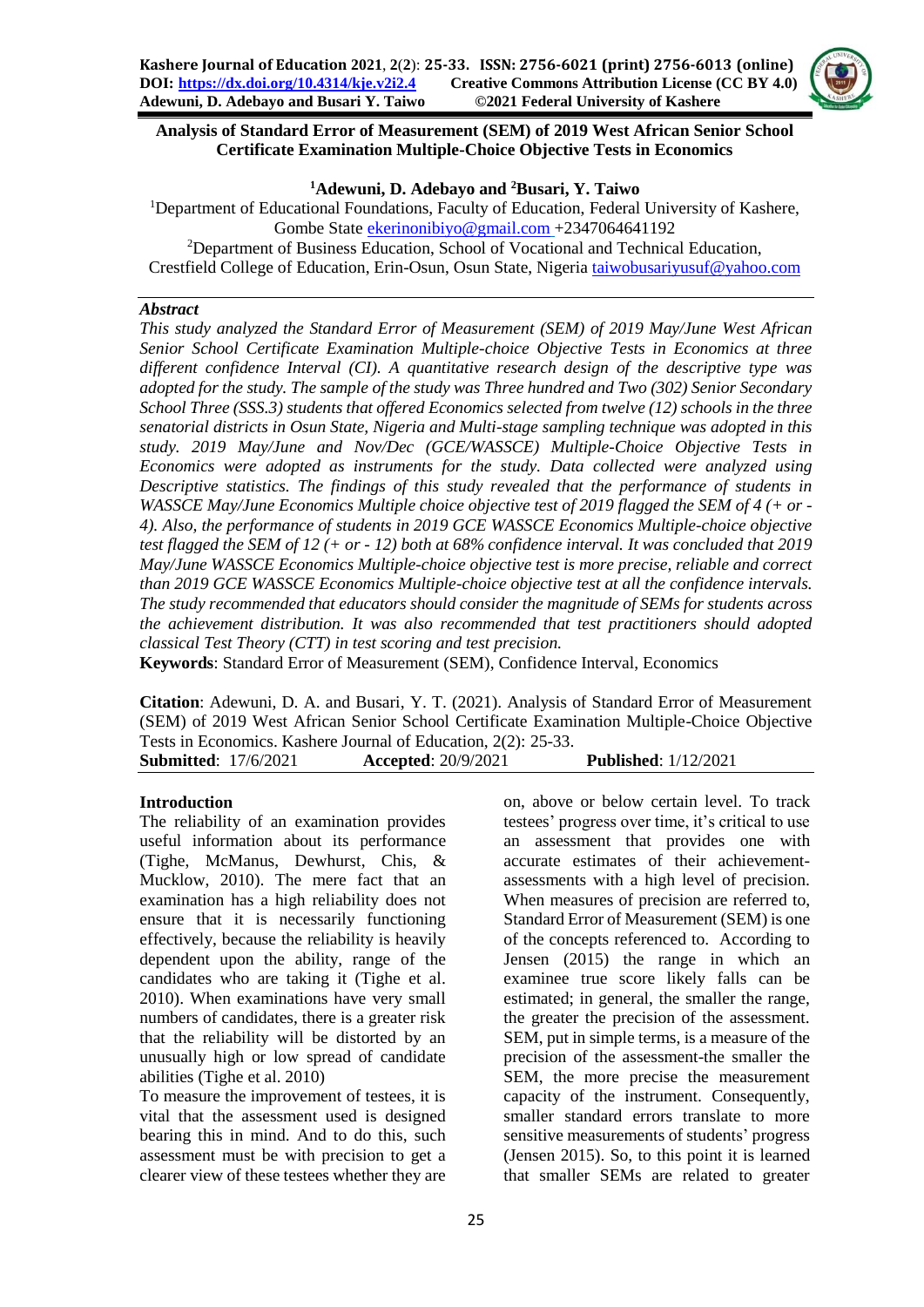

precision in the estimation of student achievement, and, conversely, that the larger the SEM, the less sensitive is their ability to detect changes in student achievement. Thus, the SEM is more formally defined as: "the standard deviation of errors of measurement that is associated with the test scores for a specified group of test-takers" (AERA, APA, & NCME, 1985). The simplest and often most appropriate measure of variability is the standard error of measurement (SEM). It is the standard deviation of several measurements made on the same person, indeed Bland and Altman (1996) prefer the term within-subject standard deviation. Most literature on assessment suggest it is calculated as a derivative of the intra-class correlation coefficient (ICC) and as a consequence many researchers do not appreciate just how simple a measure the SEM is and Bland and Altman (1996) equally opined that the simplest and often most appropriate measure of variability is the Standard Error of Measurement (SEM).

The observed score and its associated SEM can be used to construct a "confidence interval" to any desired degree of certainty. For example, a range of  $\pm$  1 SEM around the observed score is the range within which there is a 68% chance that a student's true score lies, with the observed representing the most likely estimate of this testee's score. Intuitively, if a larger range is specified around the observed score—for example,  $\pm 2$ SEM, examiners or researchers would be much more confident that the range encompassed the examinee's true score, as this range corresponds to a 95% confidence interval. So, to this point it could be learned that smaller SEMs are related to greater precision in the estimation of student achievement, and, conversely, that the larger the SEM, the less sensitive is our ability to detect changes in student achievement (Bland & Altman,1996).

According to AERA, APA, and NCME (1985) The SEM is usually accompanied by confidence interval, or a range around the estimated "true" score. The measurement unit is the same as the original test scores. For example, if measuring is done in points, the SEM will be in points and if measuring is done in percentages, the SEM will be in percentages. Common SEM confidence intervals and their formulas according to

AERA, APA, and NCME (1985) are 68%CI Score  $\pm$ SEM, 95%CI = Score  $\pm$ (1.96\*SEM) and 99%CI = Score  $\pm$ (2.58\*SEM).

Educators should consider the magnitude of SEMs for students across the achievement distribution they are using to make educational decisions is highly accurate for all students, regardless of testees achievement. According to Jenson, (2015(. SEM isn't the only the factor that impacts the accuracy of a test. Accuracy is also impacted by the quality of testing conditions and the energy and motivation the testees put to the test. In fact, an unexpected low test score is more likely to be caused by poor conditions or low motivation than a problem of testing instrument. To ensure an accurate estimate of student achievement, it is important to use a sound assessment, administer assessments under conditions conducisive to high test performance, and have students ready and motivated to perform.

A Rasch Model is appropriate when a researcher wishes to use the total score on a test or questionnaire to summarize each person's response. Responses are added across items to give each person a total score. This total score summarizes the responses to all the items. Summing the scores of the items to give a single score, for a testee implies that the items are intended to measure single variable, often referred to as a unidimensional variable. Rasch Model is the only Item Response Theory (IRT) Model in which the total score across items characterizes an examinee. It is also the simplest of all models having the minimum of parameters for the person (just one) and just one parameter corresponding to each category of an item (Adedoyin, Nenty & Chilisa,2008; Hambleton, Swaminathan & Roger, 1991).

Classical Test Theory (CTT) and Item Response Theory (IRT) are widely perceived as representing two very different measurement frameworks. Fan (1998) however, stated that few studies have empirically examined the similarities and differences in the parameters estimated using the two frameworks. CTT which is the main focus of this study focuses on test-level information, item statistics (item difficulty and item discrimination) are also an important part of the CTT model. At the item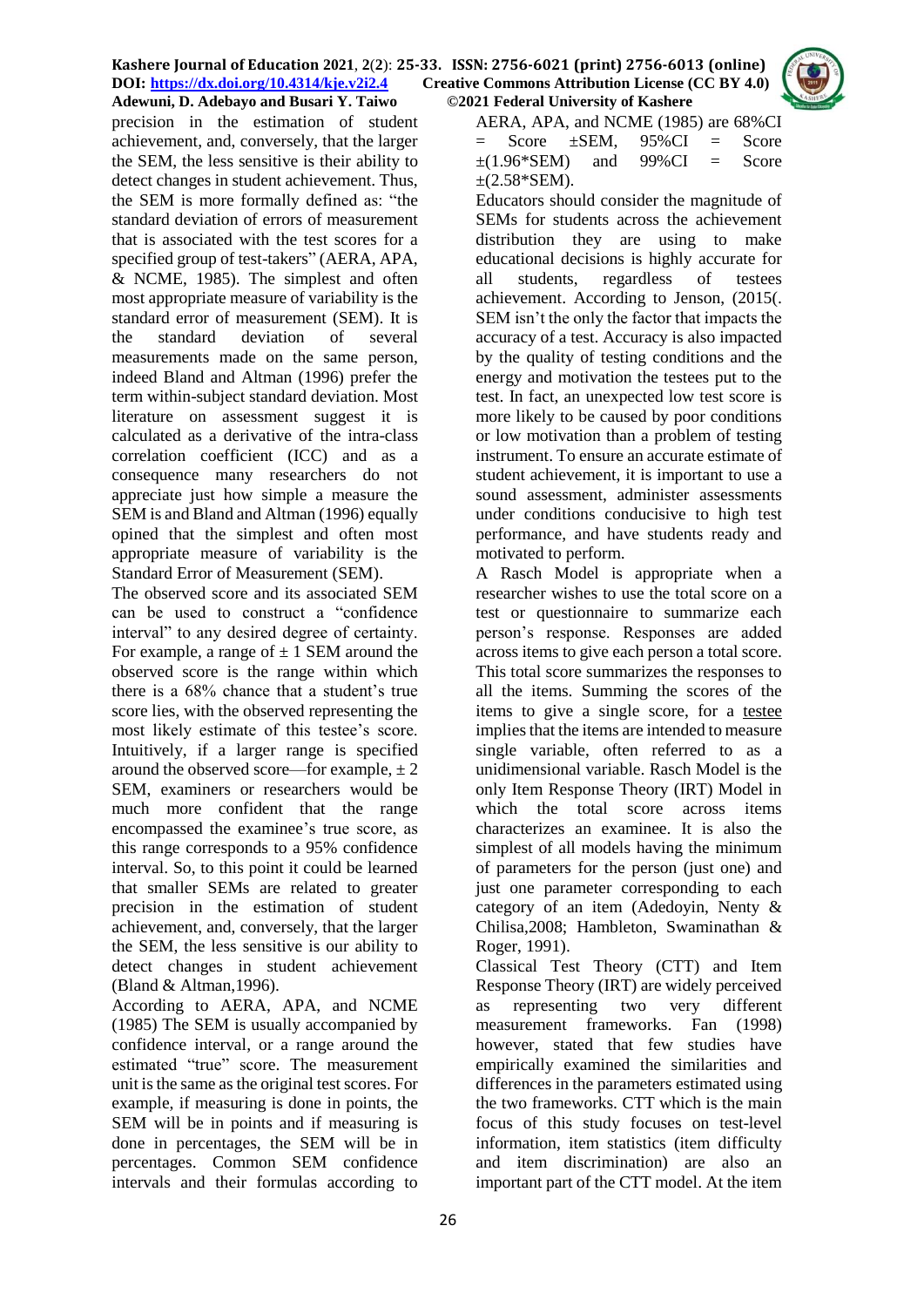level, the CTT model is relatively simple; CTT does not involve a complex theoretical model to relate an examinee's ability to succeed on a particular item. Instead, CTT collectively considers a pool of examinees and empirically examines their success rate on an item, (assuming it is dichotomously scored). This success rate of a particular pool of examinees on an item, well known as the P-value of the item, is used as the index for the item difficulty (actually, it is an inverse indicator of item difficulty, with higher a value indicating an easier item). The ability of an item to discriminate between a higher ability examinee and a lower ability examinee is known as item discrimination.

Any high-stakes examination is expected be as accurate, and hence as repeatable as possible. One of the usual measure of reliability in an assessment is Cronbach's coefficient alpha (Cronbach,1951), with alpha values ranging from 0 to 1, where 1 indicates perfect reliability and 0 indicates a test that is no better than marks awarded at random. There are many other statistical parameters, Standard Error of Measurement (SEM) is mainly seen as useful only in determining the accuracy of a pass mark or the observed score of the testee(s). However, the alpha coefficient depends both on SEM and on the ability range (Standard Deviation, SD) of candidates taking an examination.

The role of high stake examination cannot be overemphasized as it is instrumental in helping the country in capacity building by preparing examinees for advanced education to equip them with right type of knowledge needed in man power development. There are various examination bodies in Nigeria that conduct different types of examinations. These are the Joint Admissions and Matriculation Board (JAMB) which conducts the Unified Tertiary Matriculation Examination (UTME) for secondary school leavers seeking admission to any institutions of higher learning in Nigeria. The West African Examinations Council (WAEC) conducts the West African Senior School Certificate Examination (WASSCE), The National Examinations Council (NECO) is saddled with the responsibilities of conducting the Senior Secondary School Certificate (SSCE), Business Studies and Common Entrance Examinations, and other examinations such as Basic Education

Certificate Examination (BECE), the Junior Secondary Certificate Examination (JSCE), the National Common Entrance Examination (NCEE), the Gifted Examination into Suleja Academy and National Business and Technical Examination Board (NABTEB) handed both ordinary and advance certificates examinations in Business and Technical Subjects. Others are the examinations conducted in collaboration with or on behalf of other examining bodies. such as City and Guilds of London, the Royal Society of Arts, University of London GCE examination for non-west Africans, Scholastic Aptitude Test and Graduate Record Examinations for Educational Testing Services, Princeton, United States of America (USA)

The place of Economics as a subject in the WASSCE in Nigeria is very essential as it is one of the subjects that must be taken by all commercial students who want to obtain admission for higher education to study accounting and most social sciences courses. The quality of WASSCE must be assessed and maintained. It is against this backdrop this study investigated the Standard Error of Measurement (SEM) of 2019 May/June WASSCE Economics Multiple choice objective test and 2019 GCE WASSCE Economics Multiple-choice objective test.

## **Purpose of the Study**

The main purpose of this study was to examine the SEM of 2019 WASSCE Economics Multiple-choice objective tests. Specifically, the study intended

- a. to compare the academic performance (True Score) of students in the 2019 May/June WASSCE in Economics and the 2019 Nov/December WASSCE in Economics with respect to Confidence intervals.
- b. to determine the precision in 2019 May/June WASSCE Economics Multiple-choice objective test and the 2019 Nov/December WASSCE Economics Multiple-choice objective test.

## **Research Questions**

The following questions were generated to guide the study:

a. What is the academic performance (True Score) of students in the 2019 May/June WASSCE Economics Multiple choice

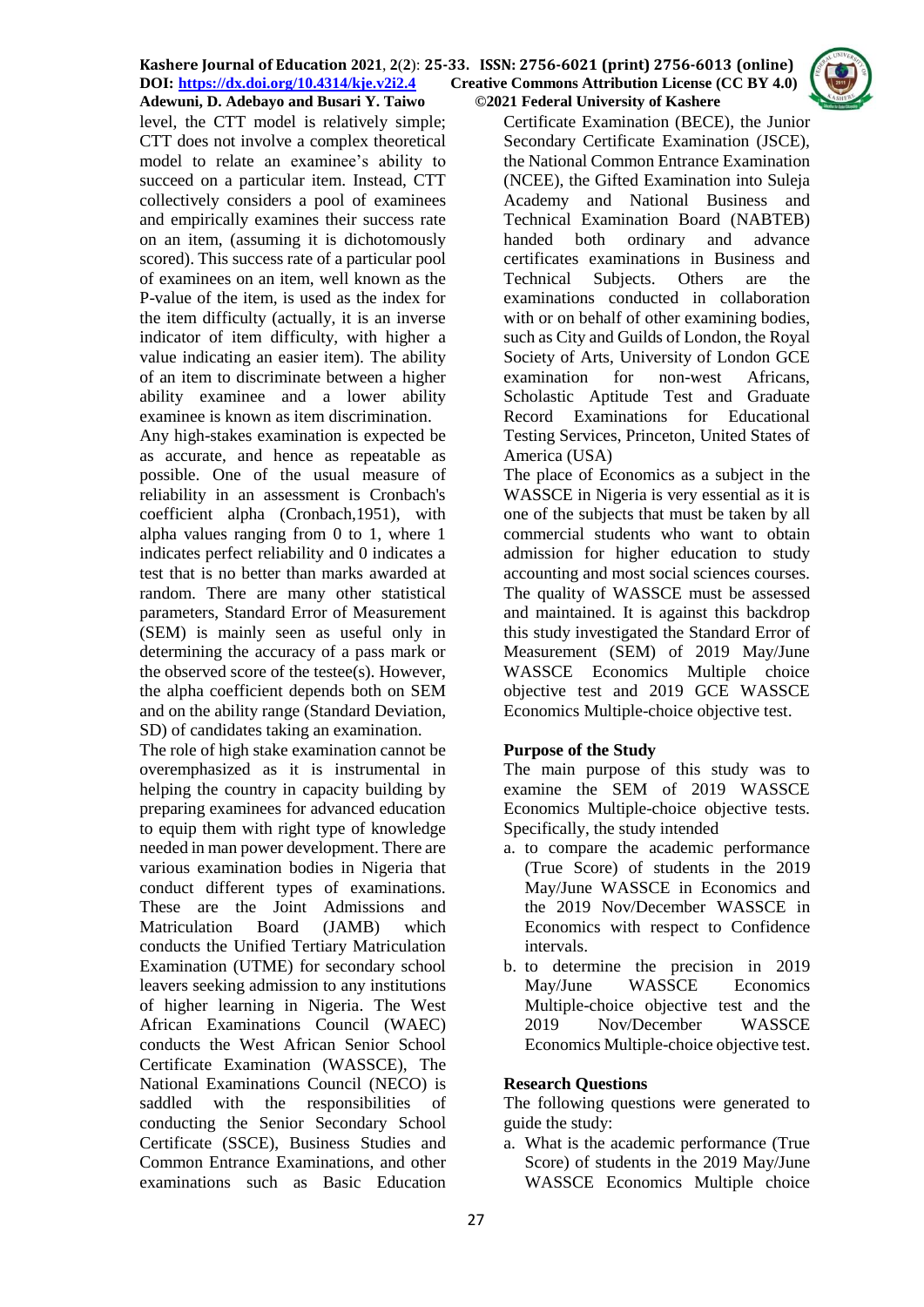

objective test and 2019 Nov/Dec WASSCE Economics Multiple-choice objective concerning confidence intervals?

b. Is there any precision in the 2019 May/June WASSCE Economics Multiple-choice objective test and the 2019 Nov/Dec WASSCE Economics Multiple-choice objective test?

# **Methodology**

This study adopted a quantitative research design of the descriptive type because it allowed the researcher to answer questions about the correlation between measured variables, to explains, predicts, compare and control certain phenomena (Mutodi & Ngirande, 2014)

The population of this study consisted of all senior secondary school students (SSS) in Two Hundred and Forty (240) public senior secondary schools in Osun State (Ministry of Education, State of Osun, 2014) The sample of the study was Three hundred and Two (302) Senior Secondary School Three (SSS.3) students that offered Economics selected from twelve (12) schools in the three senatorial districts in Osun State, Nigeria and Multi-stage sampling technique was adopted in this study. 12 schools out of 240 public secondary schools were chosen based on convenience in transportation, finance and administration of instruments. Senior secondary schools in the 3 senatorial Districts in state (Osun West, Osun Central and Osun East). 4 public secondary schools were randomly selected from each senatorial district.

The 2019 June/July of the Senior School Certificate Examination (SSCE) and 2019 Nov/Devc Senior School Certificate

Examination (SSCE) series was adopted and used as instruments in this study. The instrument consisted of the 2019 past questions of Senior School Certificate Examination (SSCE) conducted by the West African Examination Council and consisted of Fifty (50) items each. The researchers believed that both the validity and reliability of these tests have been determined by the said examination body before administration, hence the issue of validity and reliability estimation of these tests/ test items were not addressed.

The researchers visited all the selected schools and administered the instruments to the selected students on two occasions each with 40 minutes' duration for each administration. This was made possible through the help of research assistants (Subject teachers). The two tests were administered on different days. Data collected from the administration of the instruments were subjected to analysis with Descriptive Statistics with the use of SPSS software.

# **Results**

**Research Question 1**: What is the academic performance (True Score) of students in the 2019 May/June WASSCE Economics Multiple-choice objective test and the 2019 Nov/Dec WASSCE Economics Multiplechoice objective test concerning Confidence intervals?

Table 1 shows the academic Performance in the 2019 WASSCE May/June Economics Multiple-choice objective test and the 2019 Nov/Dec WASSCE Economics Multiplechoice objective test concerning Confidence Intervals (CI).

**Table 1: Academic performance of examinees concerning Confidence Intervals**

|              | 2019 May/June WASSCE |            |             | $\overline{\phantom{a}}$<br>2019 Nov/Dec. WASSCE |               |            |             |            |
|--------------|----------------------|------------|-------------|--------------------------------------------------|---------------|------------|-------------|------------|
|              | 68%                  | 95%        | 99%         | Total                                            | 68%           | 95%        | 99%         | Total      |
| High         | 188(62.3%)           | 113(37.4%) | 92(30.4%)   | 393(43.4%)                                       | $106(35.1\%)$ | 51(16.9%)  | 21(7%)      | 178(19.6%) |
| Average      | $26(8.6\%)$          | 71(23.5%)  | $19(6.3\%)$ | 116(12.8%)                                       | $76(25.2\%)$  | 43(14.2%)  | $26(8.6\%)$ | 145(16%)   |
| Low          | 88(29.1%)            | 188(39.1%) | 191(63.2%)  | 397(43.8%)                                       | 120(39.7%)    | 208(68.9%) | 255(84.4%)  | 583(64.3%) |
| <b>TOTAL</b> | 302                  | 302        | 302         | 906                                              | 302           | 302        | 302         | 906        |

The table1 shows the comparison between the two examinations (The WASSCE May/June and November) under the three most common Confidence Intervals (CI) with a pass mark of 50%. For 2019 May/June

WASSCE, it shows that under 68% confidence interval 188 students constituting 62.3% of the sampled group performed well, 26 (8.6%) performed averagely and 88 (29.1%) performed poor in the 2019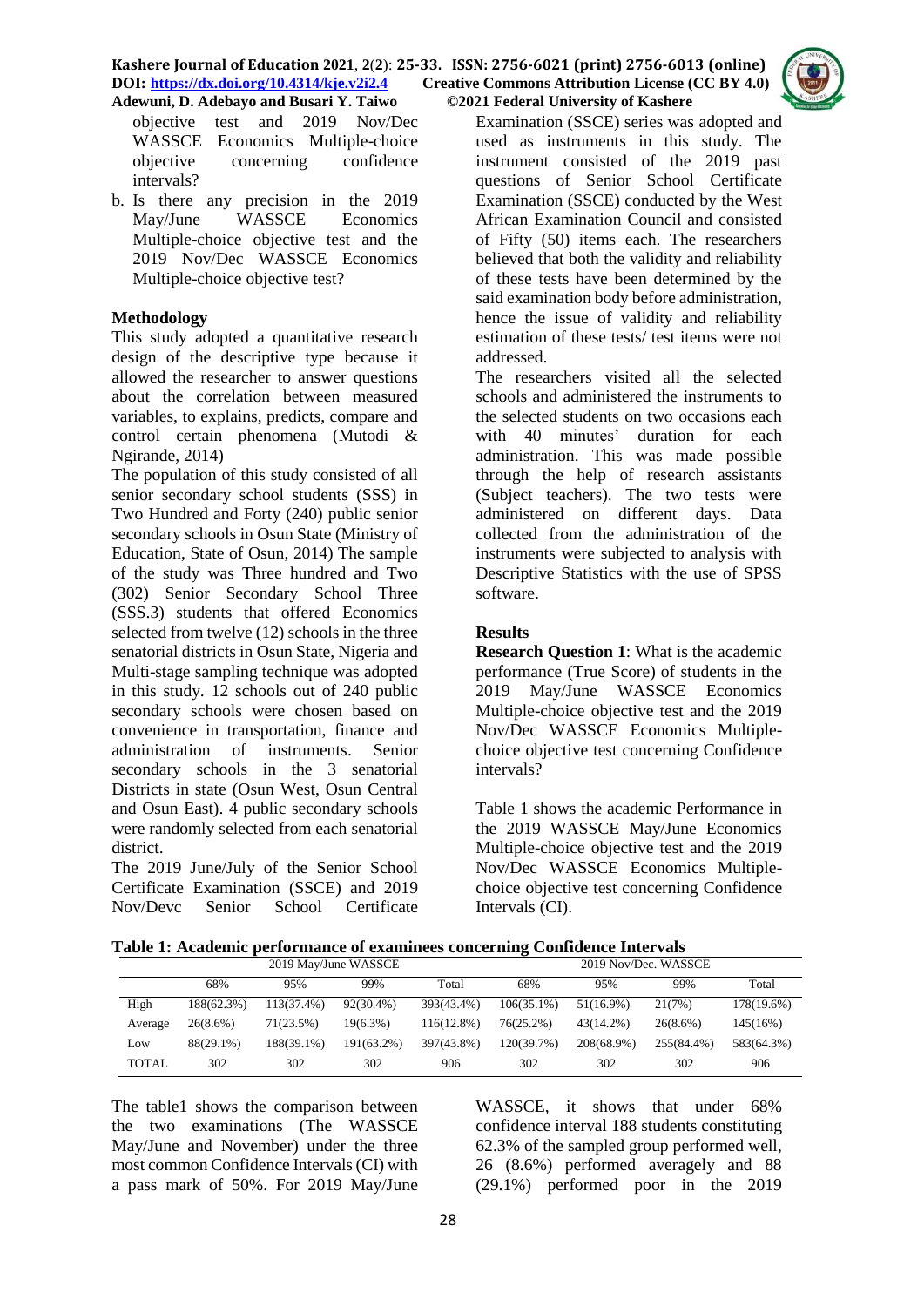May/June WASSCE Economics Multiplechoice objective test. Under 95% confidence Interval it shows that 113 students constituting 37.4% of the sampled group performed well, 71 (23.5%) performed averagely and 188 (39.1%) performed poorly. In 99% confidence interval 92 students constituting (30.4%) of the respondents performed well. 19 (6.3%) performed averagely well while 191 (63.2%) performed below average.

For the 2019 Nov/Dec WASSCE Economics Multiple-choice objective test with a pass mark of 50% as well, it shows that under 68% confidence interval 106 students constituting 35.1% of the sampled group performed well, 76 (25.2%) performed averagely and 120 (39.7%) performed poor in the 2019 November/December WASSCE Economics Multiple-choice objective test. Under 95% confidence Interval it shows that 51 students constituting 16.9% of the sampled group performed well, 43 (14.2%) performed averagely and 208 (68.9%) performed poorly. In 99% confidence interval 21 students constituting 7% of the respondents performed well. 26 (8.6%) performed averagely well while 255 (84.4%) performed below average.

Under 68% confidence interval (Normal confidence or chance) of SEMs of  $\pm 12$  and ±4 for the 2019 Nov/Dec WASSCE Economics Multiple-choice objective test and May/June WASSCE Economics Multiple choice objective test respectively, the 2019 May/June WASSCE Economics Multiple-choice objective test has a more high-performance rate of 188 (62.3%) than that of 2019 Nov/Dec WASSCE Economics Multiple-choice objective test with 106 (35.1%). The 2019 May/June WASSCE Economics Multiple-choice objective test has an average performance rate of 26(8.6%) less than that of the 2019 Nov/Dec WASSCE Economics Multiple-choice objective test with 76(25.2%). Meanwhile a percentage rate of failure of the 2019 May/June WASSCE Economics Multiple-choice objective test is low with 88(29.1%) compared to that of the 2019 Nov/Dec WASSCE Economics Multiple-choice objective test of 120(39.7%).

Under 95% confidence interval (Moderate confidence or chance) of SEMs of  $\pm 23.52$ and ±7.84 for the 2019 Nov/Dec WASSCE

Economics Multiple choice objective test and the May/June WASSCE Economics Multiple-choice objective test respectively, the 2019 May/June WASSCE Economics Multiple-choice objective test has a more high-performance rate of 113 (37.4%) than that of the 2019 Nov/Dec WASSCE Economics Multiple-choice objective test with 51 (16.9%). The 2019 May/June WASSCE Economics Multiple-choice objective test has an average performance rate of 71 (23.5%) higher than that of the 2019 GCE WASSCE Economics Multiplechoice objective test with 43(14.2%). Meanwhile percentage rate of failure of the 2019 May/June WASSCE Economics Multiple-choice objective test is low with 118(39.1%) compared to that of the 2019 Nov/Dec WASSCE Economics Multiplechoice objective test of 208(68.9%).

Under 99% confidence interval (High confidence or chance) of SEMs of  $\pm 12$  and ±4 for the 2019 Nov/Dec WASSCE Economics Multiple-choice objective test and May/June WASSCE Economics Multiple-choice objective test respectively, the 2019 May/June WASSCE Economics Multiple-choice objective test has more high performance rate of 92 (30.4%) than that of the 2019 Nov/Dec WASSCE Economics Multiple-choice objective test with 21 (7%). The 2019 May/June WASSCE Economics Multiple-choice objective test has an average-performance rate of 19(6.3%) less than that of the 2019 Nov/Dec WASSCE Economics Multiple-choice objective test with 26(8.6%). Meanwhile a percentage rate of failure of the 2019 May/June WASSCE Economics Multiple-choice objective test is low with 191(63.2%) compared to that of the 2019 Nov/Dec WASSCE Economics Multiple-choice objective test of 255(84.4%).

Furthermore, it could be seen that under 68% confidence interval of ±4 for the 2019 May/June WASSCE Economics Multiplechoice objective test, respondents have 188 (62.3%) high-performance rate than that of 95% confidence interval with 113(37.4%) of SEM±7.84 of the same examination and more than 99% confidence interval of 92  $(30.4\%)$  with SEM  $\pm 10.32$  of the same examination. More so, it could be seen that under 68% confidence interval of  $\pm 4$  for the 2019 May/June WASSCE Economics

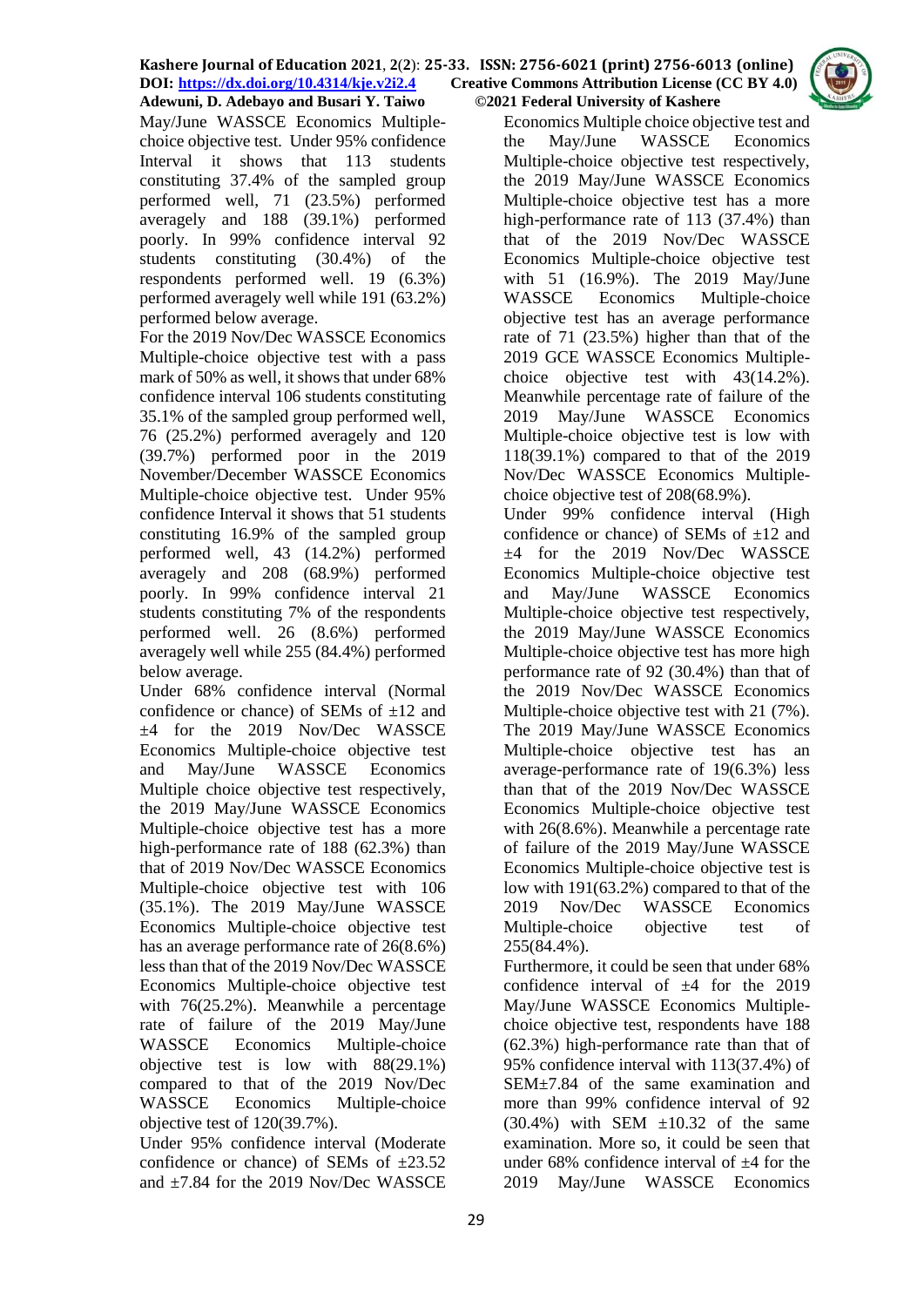Multiple-choice objective test, respondents have 26 (8.6%) average performance rate less than that of 95% confidence interval with 71(23.5%) of SEM±7.84 of the same examination and more than 99% confidence interval of 19 (6.3%) with SEM  $\pm$ 10.32 of the same examination.

And finally for the 2019 May/June WASSCE Economics Multiple-choice objective test, it could be seen that under 68% confidence interval of  $\pm 4$  for the 2019 May/June WASSCE Economics Multiple-choice objective test, respondents have 88 (29.1%) low-performance rate less than that of 95% confidence interval with 118(39.1%) of SEM±7.84 of the same examination and also less than 99% confidence interval of 191  $(63.2\%)$  with SEM  $\pm 10.32$  of the same examination.

Meanwhile, it could be seen that under 68% confidence interval of  $\pm 12$  for the 2019 Nov/Dec WASSCE Economics Multiplechoice objective test, respondents have 106 (35.1%) high-performance rate than that of 95% confidence interval with 51(16.9%) of SEM±23.52 of the same examination and also more than 99% confidence interval of 21  $(7%)$  with SEM  $\pm 30.96$  of the same examination. Furthermore, it could be seen that under 68% confidence interval of  $\pm 12$  for the 2019 Nov/Dec WASSCE Economics Multiple-choice objective test, respondents have 76 (25.2%) average performance rate than that of 95% confidence interval with 43(14.2%) of SEM±23.52 of the same examination and also more than 99% confidence interval of 26 (8.7%) with SEM ±30.96 of the same examination.

Meanwhile, it could be seen that under 68% confidence interval of  $\pm 12$  for the 2019 Nov/Dec WASSCE Economics Multiplechoice objective test, respondents have 120 (39.7%) low-performance rate less than that of 95% confidence interval with 208(68.9%) of SEM±23.52 of the same examination and also less than 99% confidence interval of 255  $(84.4\%)$  with SEM  $\pm 30.96$  of the same examination.

Aggregately, the 2019 May/June WASSCE Economics Multiple-choice objective test records 393 (43.4%) total high-performance rate under 68%, 95% and 99% confidence intervals than that of the 2019 Nov/Dec WASSCE Economics Multiple-choice objective test with total high-performance rate of 178 (19.6%) under 68%, 95% and 99% confidence intervals. Therefore, respondents passed the 2019 May/June WASSCE Economics Multiple-choice objective test than the 2019 Nov/Dec WASSCE Economics Multiple-choice objective test.

Aggregately, the 2019 May/June WASSCE Economics Multiple-choice objective test records 116 (12.8%) total average performance rate under 68%, 95% and 99% confidence intervals slightly less than that of the 2019 Nov/Dec WASSCE economics Multiple-choice objective test with total average performance rate of 145 (16%) under 68%, 95% and 99% confidence intervals. And finally, the 2019 May/June WASSCE Economics Multiple-choice objective test records 397 (43.8%) total poor performance rate under 68%, 95% and 99% confidence intervals greatly less than that of the 2019 Nov/Dec WASSCE economics Multiplechoice objective test with a total poor performance rate of 583 (64.3%) under 68%, 95% and 99% confidence intervals. Therefore, respondents failed less in the 2019 May/June WASSCE economics Multiplechoice objective test than the 2019 Nov/Dec WASSCE Economics Multiple-choice objective test.

**Research Question 2:** Is there any precision in 2019 May/June WASSCE Economics Multiple-choice objective test and the 2019 Nov/Dec WASSCE Economics Multiplechoice objective test?

Table 2 show the SEM Summary for 2019 May/June WASSCE Economics Multiplechoice objective test and the 2019 Nov/Dec WASSCE Economics Multiple-choice objective test concerning Confidence Intervals (CI).

**Table 2: SEM of examinees concerning Confidence Intervals**

| <b>Examination</b>                  | 68%                                     | $95\%$                                                        | 99%                        |
|-------------------------------------|-----------------------------------------|---------------------------------------------------------------|----------------------------|
| May/June Series $\pm 4$ (Precision) |                                         | $\pm$ 7.84(Moderate precision) $\pm$ 10.32(Partial Precision) |                            |
|                                     | Nov/Dec. Series $\pm 12$ (No Precision) | $\pm 23.52$ (No Precision)                                    | $\pm 30.96$ (No Precision) |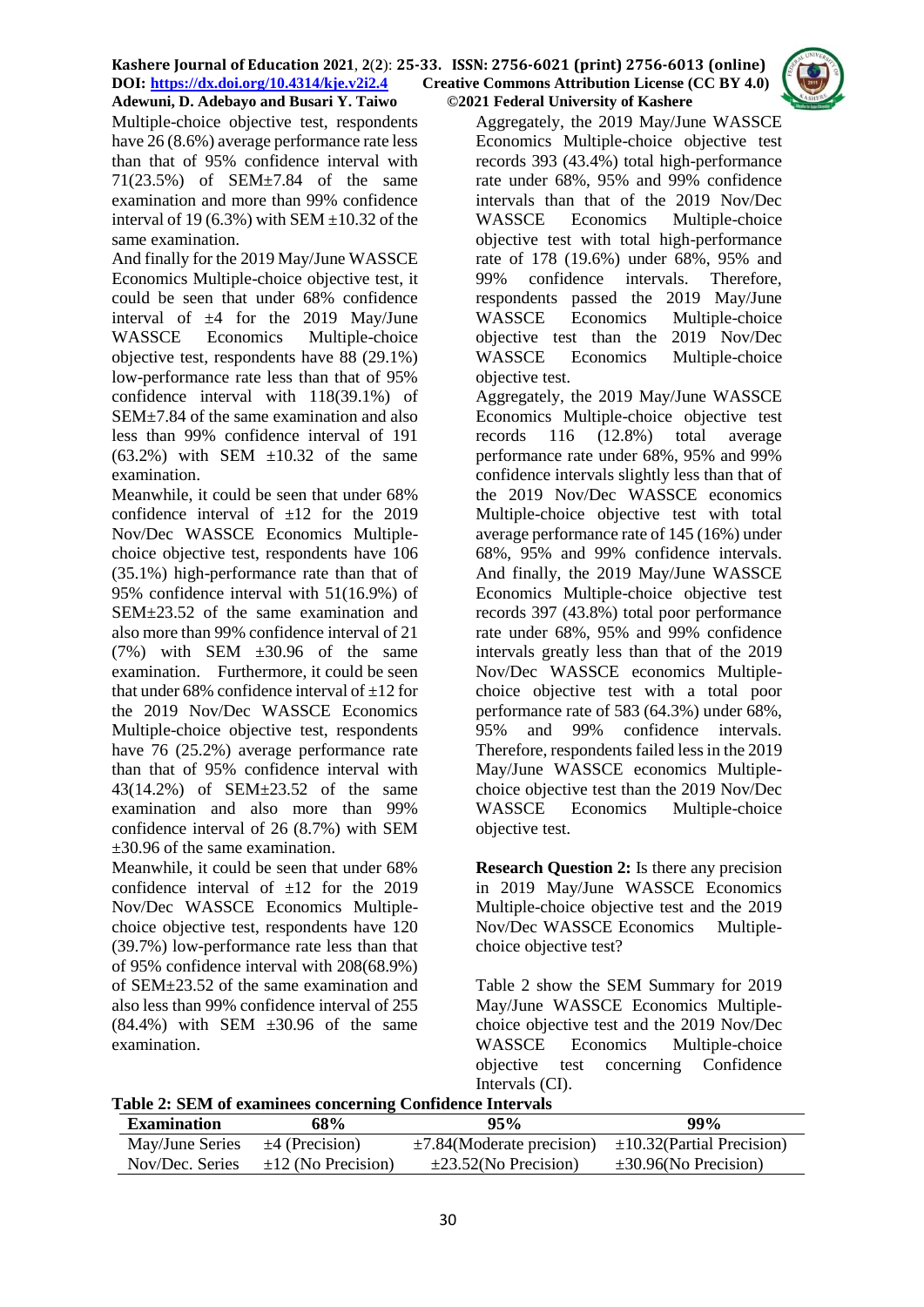From the summary table above it is shown that the performance of students in the WASSCE May/June Economics Multiplechoice objective test of 2019 in Economics is more reliable and precise when compared with the 2019 WASSCE Nov/Dec Economics examination in terms of their test scores across three administrations with a small SEM of  $4$  (+ or - 4). Also, the performance of students in the2019 Nov/Dec WASSCE Economics Multiple-choice objective test has shown variation (No Precision) in terms of their test scores across three administrations with a larger SEM of 12  $(+ or - 12).$ 

± 12 SEM around the observed scores is the range within which there is a 68% chance that a student's true score lies. This is a greater SEM compared to that of the 2019 May/June WASSCE Economics Multiple-choice objective test which shows how the students' overall true scores spread out or away from the observed scores (with a greater deviation from the mean score either to the right or to the left). This will take a toll on the precision and the accuracy of these students' scores.

 $\pm$  4 SEM around the observed scores is the range within which there is a 68% chance that a student's true score lies. This is a smaller SEM compared to that of the 2019 Nov/Dec WASSCE Economics Multiple-choice objective test which shows how the students' overall true scores spread about or around (to the right or left) with a low deviation from the mean score. This shows relatively more precision and the accuracy of these students' scores.

To be 95% confident of the student's true score, for the 2019 Nov/Dec WASSCE Economics Multiple-choice objective test, the SEM is  $\pm$  23.52. SEM of 23.52 around the observed scores is the range within which there is a 95% chance that a student's true score lies. This is an even greater SEM compared to that of 68% confidence interval of the same 2019 GCE WASSCE Economics Multiple-choice objective test which shows how the students' overall true scores spread out or away from the observed scores (with greater deviation from the mean score either to the right or to the left).

Also for the 2019 May/June WASSCE Economics Multiple-choice objective test. To be 95% confident of the student's true score, the SEM is  $\pm$  7.84. SEM of 7.84

around the observed scores is the range within which there is a 95% chance that a student's true score lies. This is a relatively small but higher SEM compared to that of 68% confidence interval of the same the 2019 May/June WASSCE Economics Multiplechoice objective test which shows how the student's overall true scores relatively spread out or away from the observed scores (with a relatively great deviation from the mean score either to the right or to the left).

To be 99% confident of the student's true score, For the 2019 Nov/Dec WASSCE Economics Multiple-choice objective test, the SEM is  $\pm$  30.96. SEM of 30.96 around the observed scores is the range within which there is a 95% chance that a student's true score lies. This is a huger SEM when compared to that of 68% and 95% confidence intervals of the same the 2019 Nov/Dec WASSCE Economics Multiple-choice objective test which shows how the students' overall true scores spread hugely out or away from the observed scores (with greatly huge deviation from the mean score either to the right or to the left).

To be 99% confident of the students' true score, For 2019 May/June WASSCE Economics Multiple-choice objective test, the SEM is  $\pm$ 10.32. SEM of 10.23 around the observed scores is the range within which there is a 99% chance that a student's true score lies. This is an even greater SEM compared to that of 68% and 95% confidence interval of the same 2019 May/June WASSCE Economics Multiple-choice objective test which shows how the students' overall true scores spread out or away from the observed scores (with relatively high deviation from the mean score either to the right or to the left).

From the analysis above, the 2019 May/June WASSCE Economics Multiple-choice objective test even flagged a smaller SEM of  $\pm 10.32$  at the maximum confidence interval of 99% compared to that of the 2019 Nov/Dec WASSCE Economics Multiplechoice objective test with SEM of  $\pm 12$  at a minimum confidence interval of 68%. This shows that the 2019 May/June WASSCE Economics Multiple-choice objective test is more of a precise, correct and reliable examination with SEMs  $\pm 4$ ,  $\pm 7.84$  and  $\pm 10.32$  at lowest, moderate and highest confidence intervals of 68%, 95% and 99%

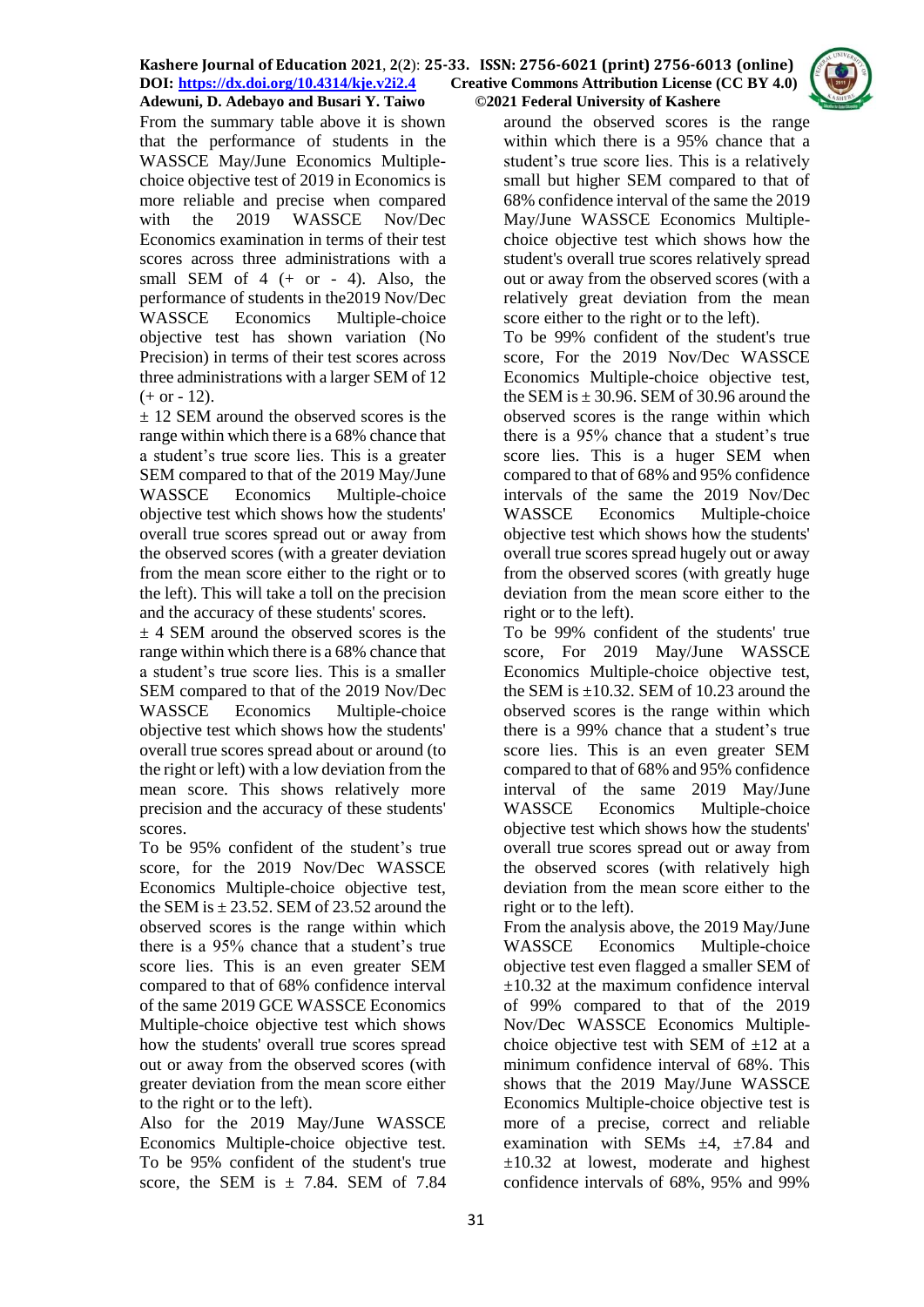

respectively (assurance of correctness) than 2019 GCE WASSCE Economics Multiplechoice objective test with SEMs  $\pm$ 12,  $\pm$ 23.52 and ±30.96 at lowest, moderate and highest confidence intervals of 68%, 95% and 99% respectively (assurance of correctness).

## **Discussion of the findings**

Finding in this study revealed that the 2019 May/June WASSCE Economics Multiplechoice Objective Test flagged a smaller SEM of  $+$  or  $-$  4 and as stated by AERA, APA, & NCME (1985) the smaller the SEM, the more precise the measurement capacity of the instrument. Consequently, smaller standard errors translate to more sensitive measurements of student progress. AERA, APA, & NCME (1985) On MAP assessments, student RIT scores are always reported with an associated SEM, with the SEM often presented as a range of scores around a student's observed score. The result of the 2019 May/June WASSCE Multiple-Choice objective test in Economics is in agreement with the findings of PMETB (2009,2008,2007,2004) in their study showing the SEM has not changed at all, despite being used on a much-restricted sample that is of much greater average ability than the total sample

The findings of this study were inconsistent regarding the precision of both tests. It was revealed that both tests flagged certain SEMs which has shown that there is variability in the two tests. It was revealed that the 2019 May/June WASSCE Economics Multiple choice objective test is more precise, reliable and correct than the 2019 Nov/Dec WASSCE Economics Multiple choice objective test at all the confidence intervals. However, according to Baker (2016) it was stated that if series of measurements of the same clinical variable is made, we expect those measurements to show some variability. they further claimed that this may be because the measurement process is imperfect, or depend on exactly how the test is performed or because the underlying property being measured may vary from test to test. Therefore, the study agreed with the statement of Baker (2016). The findings of this study are also evident in the statement of PMETB (2009,2008,2007,2004) where they stated that SEM is a better measure of the

quality of an assessment and is recommended for routine use.

### **Conclusions**

Based on the findings of this study it was concluded that testees passed the 2019 May/June WASSCE Economics Multiplechoice objective test more than they passed the 2019 Nov/Dec WASSCE Economics Multiple-choice objective test at all the confidence intervals. It was also concluded that the 2019 May/June WASSCE Economics Multiple-choice objective test is more precise, reliable and correct than the 2019 Nov/Dec WASSCE Economics Multiple-choice objective test at all the confidence intervals.

### **Recommendations**

In view of the findings and conclusion of this study, it was recommended that educators should consider the magnitude of SEMs for students across the achievement distribution to ensure that the information they are using to make educational decisions is highly accurate for all students, regardless of their achievement level. It was also recommended that classical Test Theory (CTT) should be adopted in test scoring and test precision because the responses of the students will be treated using their composite scores., thus test practitioners should endeavour to perform precision test assessment analysis (Standard Error of Measurement) of their tests during scoring to help them to gain insight in to students' true scores and correct interpretation of the score.

## **References**

- Adedoyin, O. O., Nenty, H. J. & Chilisa, B. (2008). Investigating the variance of Item difficulty parameter estimates based in CTT and IRT. *Educational Research and Review*. 3(2), 83-93.
- AERA, APA, & NCME (1985). Standards for educational and psychological testing. Washington, D. C.: *American Psychological Association. p. 94.*
- Bland, J. M. and Altman, D. G. (1996). Measurement Error*. British Medical Journal*, 313: 744 - 753.